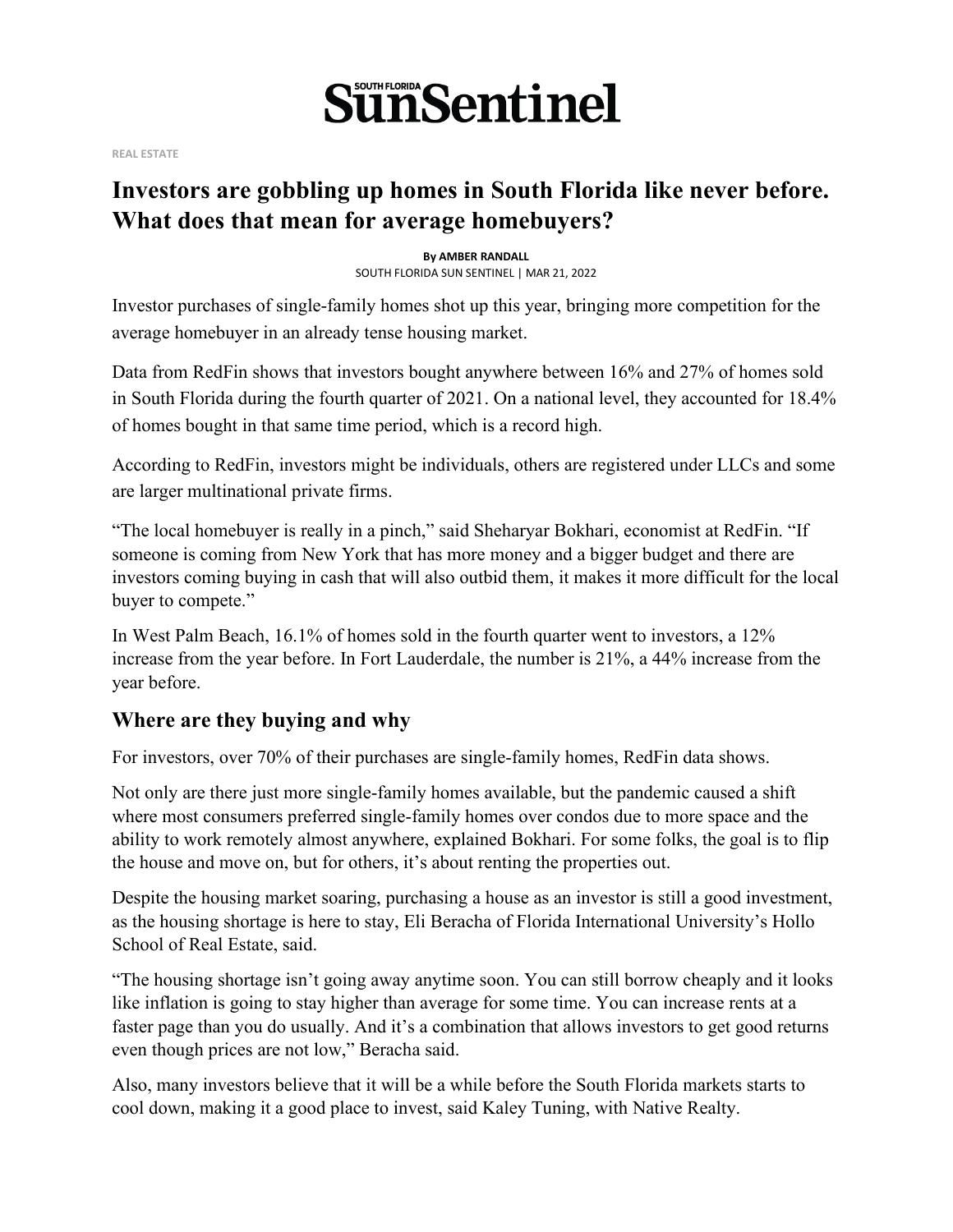# **SünSentinel**

For the most part, investors stay away from purchasing luxury or higher-end homes, instead buying ones that are lower- or mid-price, because the profit margin will be larger.

And it shows in the data: The overall median sale price in the South Florida area is \$405,000, according to numbers from RedFin. Yet the median sale price of a home purchased by an investor was lower in all three counties. In Miami, it was \$360,000; in Fort Lauderdale it was \$307,000; and in West Palm Beach it was \$365,000.

There could be some benefits for renters who are looking to get into a single-family residence, as many are turned into rental properties at market rate, which opens up the pool of single-family homes that families could get into without having to buy.

"It benefits [renters] in terms of the selection that is available. With so many investors buying up single-family homes, it opens up that market,' Beracha said.

### **The affordability factor**

It's already hard for some buyers to compete in a market where inventory is dwindling and many out-of-state buyers are offering thousands over asking price.

Many of the homes that investors purchased are on the lower- to mid-priced range, which adds more competition for the average middle-class buyer trying to buy a home, first-time homebuyers, and buyers who have spent years trying to save up for a home.

"Investors either already have the cash or they already have the financing in place, and because they have a better change of closing the deal, and they have a stronger offer with higher deposits and faster closing, a seller would rather sell to those," Beracha said.

#### **Seeing a rise in cash offers**

Cash deals have taken off during the pandemic housing boom as well.

According to the latest numbers from the Broward, Palm Beaches and St. Lucie Realtors, cash deals soared 40% in February in Broward County, while cash offers jumped 13% in Palm Beach County.

For buyers who fall into the lower- or moderate-income range, it's difficult to compete in a market where cash deals are soaring, making it incredibly discouraging for families who are trying to get into a home, experts said.

Buyers who've spent years trying to cobble together enough money for a purchase often aren't able to get the home they've been hoping for," said Kirk Brown, the CEO of HANDY, a nonprofit in Broward County that works to meet the needs of foster care children and those who have been placed in relative/nonrelative care in Broward County.

"They are now forced to live as renters," said Brown. "I think the common thing is that we are having to send people out of the community to other places."